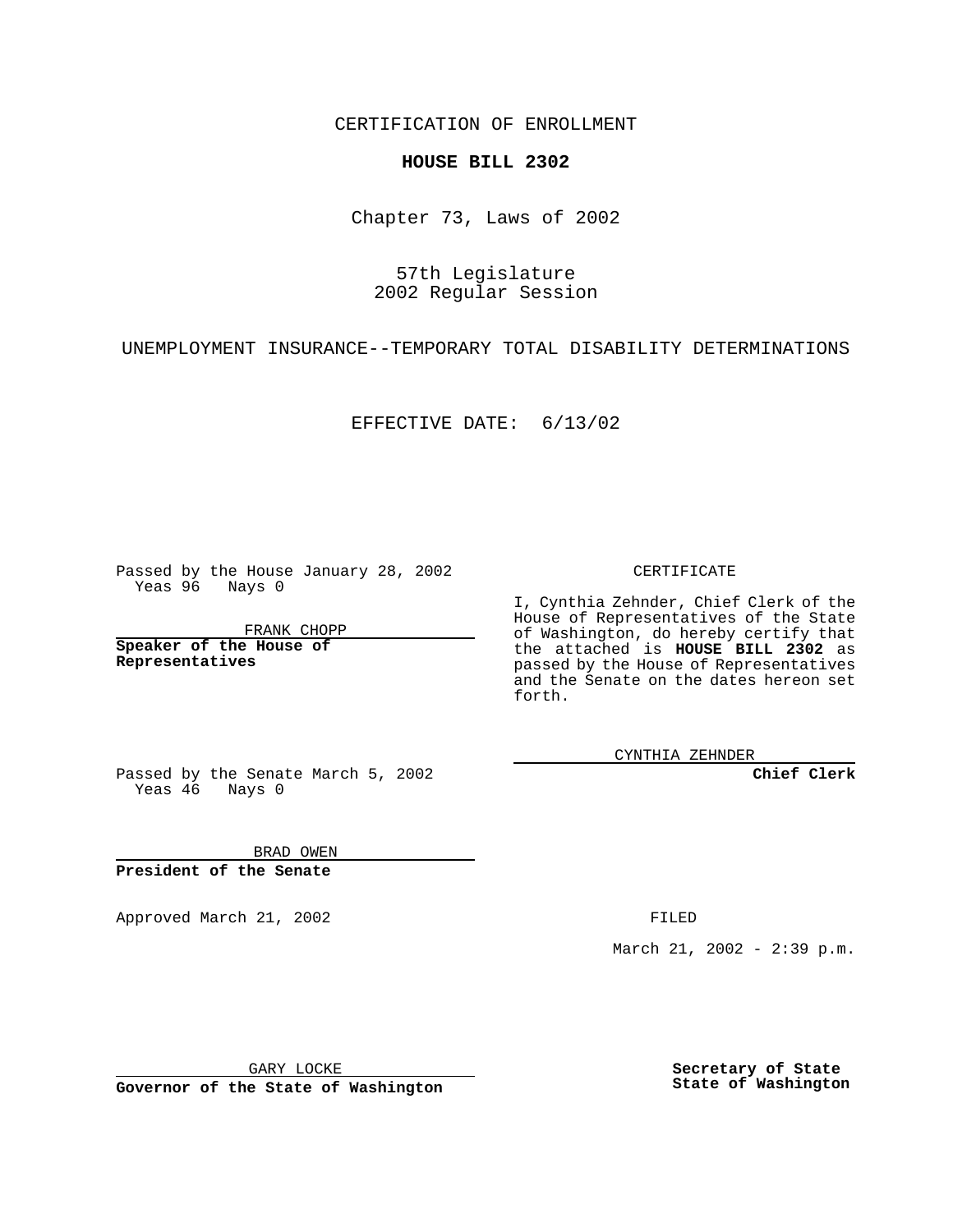## **HOUSE BILL 2302** \_\_\_\_\_\_\_\_\_\_\_\_\_\_\_\_\_\_\_\_\_\_\_\_\_\_\_\_\_\_\_\_\_\_\_\_\_\_\_\_\_\_\_\_\_\_\_

\_\_\_\_\_\_\_\_\_\_\_\_\_\_\_\_\_\_\_\_\_\_\_\_\_\_\_\_\_\_\_\_\_\_\_\_\_\_\_\_\_\_\_\_\_\_\_

Passed Legislature - 2002 Regular Session

## **State of Washington 57th Legislature 2002 Regular Session**

**By** Representatives Conway, Wood, Kenney and Edwards; by request of Employment Security Department

Read first time 01/14/2002. Referred to Committee on Commerce & Labor.

1 AN ACT Relating to application methods for unemployment insurance 2 temporary total disability determinations; and amending RCW 50.06.030.

3 BE IT ENACTED BY THE LEGISLATURE OF THE STATE OF WASHINGTON:

4 **Sec. 1.** RCW 50.06.030 and 1993 c 483 s 5 are each amended to read 5 as follows:

 (1) In the case of individuals eligible under RCW 50.06.020(1), an application for initial determination made pursuant to this chapter, to 8 be considered timely, must be filed in ((writing with the employment 9 security department) accordance with RCW 50.20.140 within twenty-six weeks following the week in which the period of temporary total disability commenced. Notice from the department of labor and industries shall satisfy this requirement. The records of the agency supervising the award of compensation shall be conclusive evidence of the fact of temporary disability and the beginning date of such disability.

16 (2) In the case of individuals eligible under RCW 50.06.020(2), an 17 application for initial determination must be filed in ((writing with 18 the employment security department)) accordance with RCW 50.20.140 19 within twenty-six weeks following the week in which the period of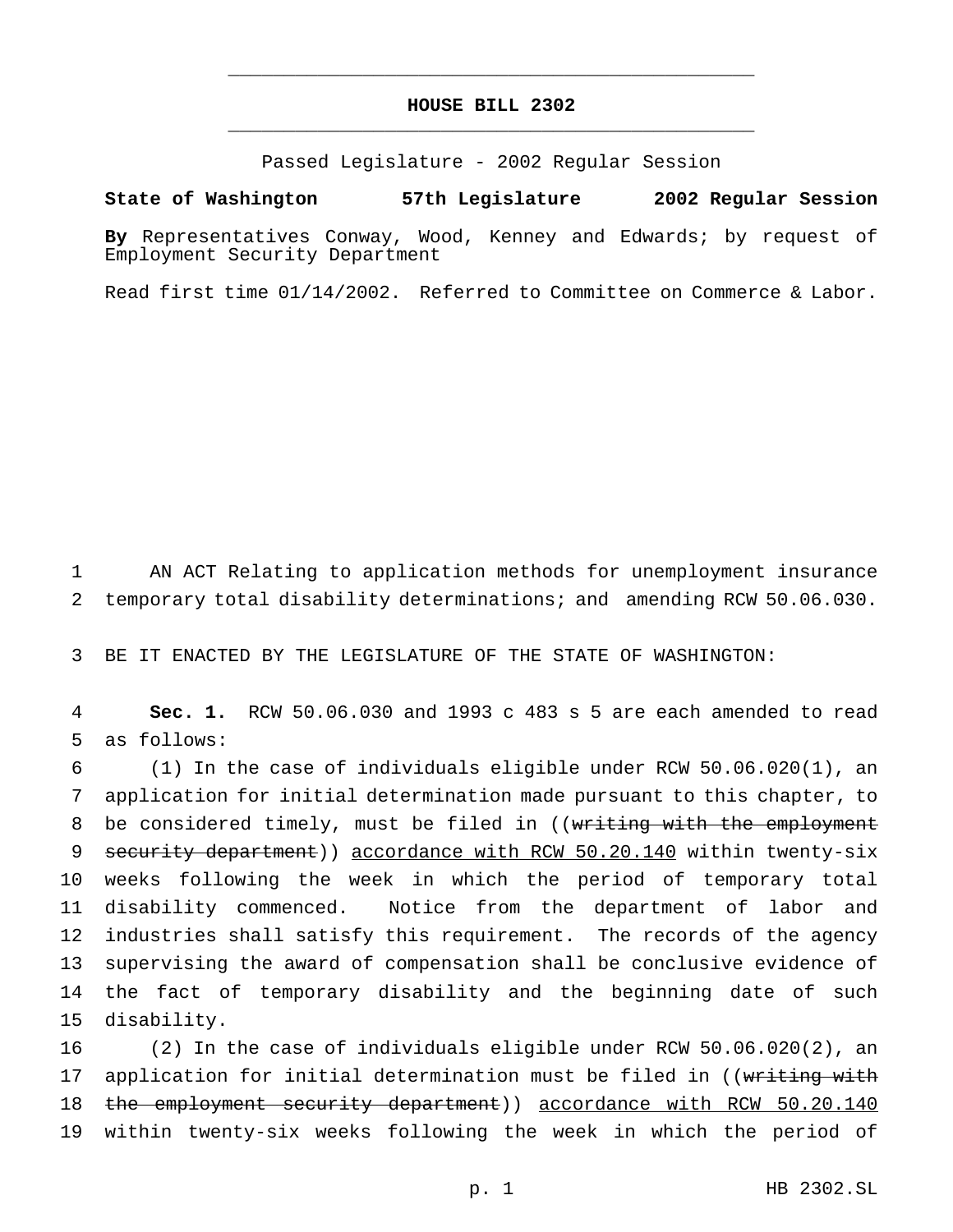temporary total physical disability commenced. This filing requirement is satisfied by filing a signed statement from the attending physician stating the date that the disability commenced and stating that the individual was unable to reenter the work force during the time of the disability. The department may examine any medical information related to the disability. If the claim is appealed, a base year employer may examine the medical information related to the disability and require, at the employer's expense, that the individual obtain the opinion of a second health care provider selected by the employer concerning any information related to the disability.

 (3) The employment security department shall process and issue an initial determination of entitlement or nonentitlement as the case may be.

 (4) For the purpose of this chapter, a special base year is established for an individual consisting of either the first four of the last five completed calendar quarters or the last four completed calendar quarters immediately prior to the first day of the calendar week in which the individual's temporary total disability commenced, and a special individual benefit year is established consisting of the entire period of disability and a fifty-two consecutive week period commencing with the first day of the calendar week immediately following the week or part thereof with respect to which the individual received his final temporary total disability compensation under the applicable industrial insurance or crime victims compensation laws, or the week in which the individual reentered the work force after an absence under subsection (2) of this section, as applicable, except that no special benefit year shall have a duration in excess of three hundred twelve calendar weeks: PROVIDED HOWEVER, That such special benefit year will not be established unless the criteria contained in RCW 50.04.030 has been met, except that an individual meeting the eligibility requirements of this chapter and who has an unexpired benefit year established which would overlap the special benefit year provided by this chapter, notwithstanding the provisions in RCW 50.04.030 relating to the establishment of a subsequent benefit year and RCW 50.40.010 relating to waiver of rights, may elect to establish a special benefit year under this chapter: PROVIDED FURTHER, that the unexpired benefit year shall be terminated with the beginning of the special benefit year if the individual elects to establish such special benefit year.